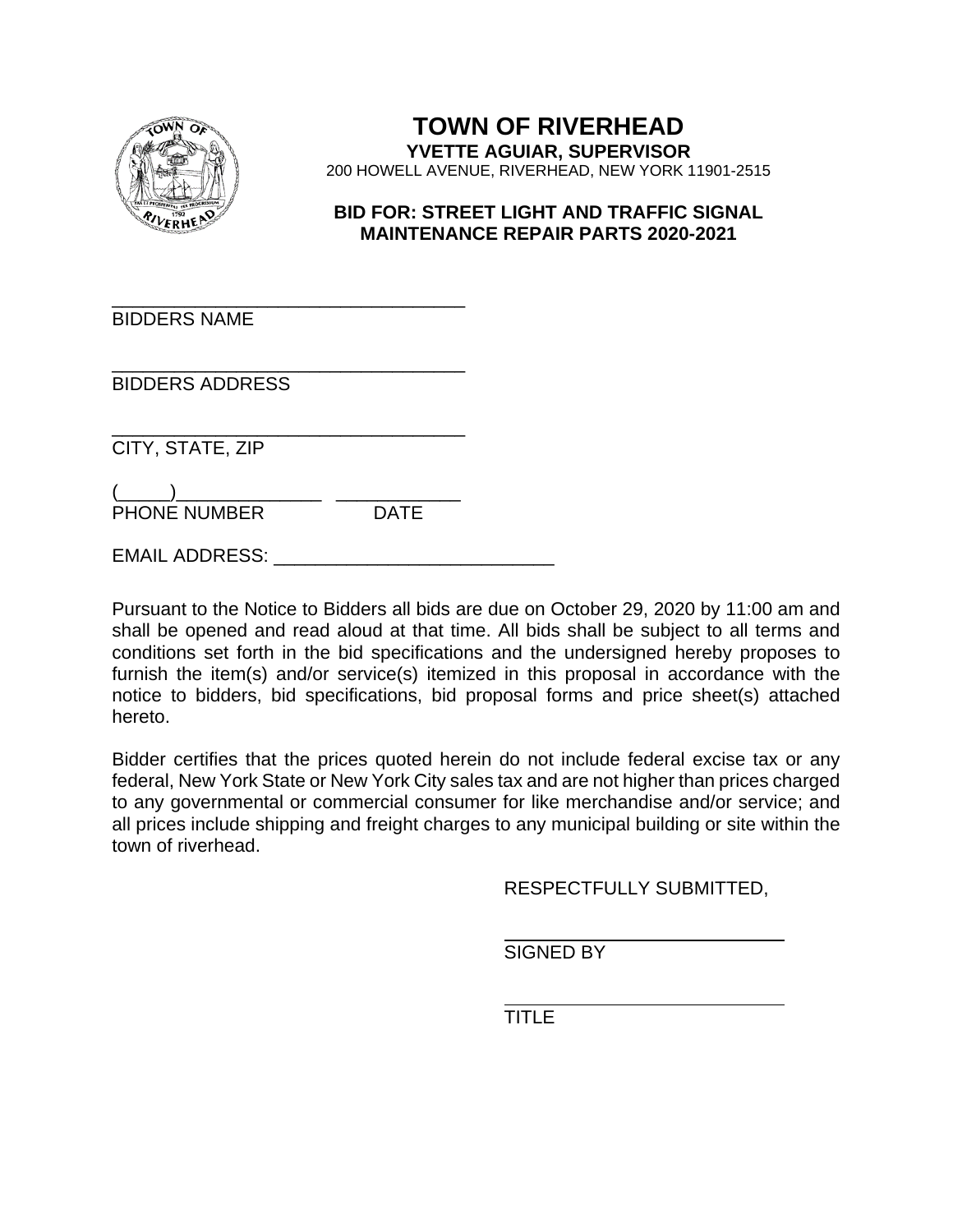#### **TOWN OF RIVERHEAD NOTICE TO BIDDERS**

Sealed bids for **STREET LIGHT AND TRAFFIC SIGNAL MAINTENANCE REPAIR PARTS**, for use by the Town of Riverhead, will be received by the Town Clerk of the Town of Riverhead at Town Hall, 200 Howell Avenue, Riverhead, New York, 11901, until **11:00 a.m.** on **October 29, 2020**, at which time all bids received shall be opened and read aloud.

Bid Specifications and/or Plans may be obtained by visiting the Town of Riverhead website at **www.townofriverheadny.gov on or after October 15, 2020**. Click on "Bid Requests" and follow the instructions to register.

All bids are to be submitted in a sealed envelope bearing the designation **STREET LIGHT AND TRAFFIC SIGNAL MAINTENANCE REPAIR PARTS**. All bids must be submitted on the bid form provided. Any and all exceptions to the Specifications must be listed on a separate sheet of paper, bearing the designation "**EXCEPTIONS TO THE SPECIFICATIONS**" and be attached to the bid form.

**NOTE: Bid responses must be delivered to the Office of the Town Clerk at 200 Howell Avenue, Riverhead, New York, 11901, on or before October 29, 2020 at 11:00 a.m. The Town may decline to accept, deem untimely and/or reject any bid response/proposal that is not delivered to the Office of the Town Clerk.**

The Town Board reserves the right and responsibility to reject any or all bids or to waive any formality if it believes such action to be in the best interest of the Town.

## **BY ORDER OF THE TOWN BOARD**

### **OF THE TOWN OF RIVERHEAD**

 **DIANE M. WILHELM, TOWN CLERK**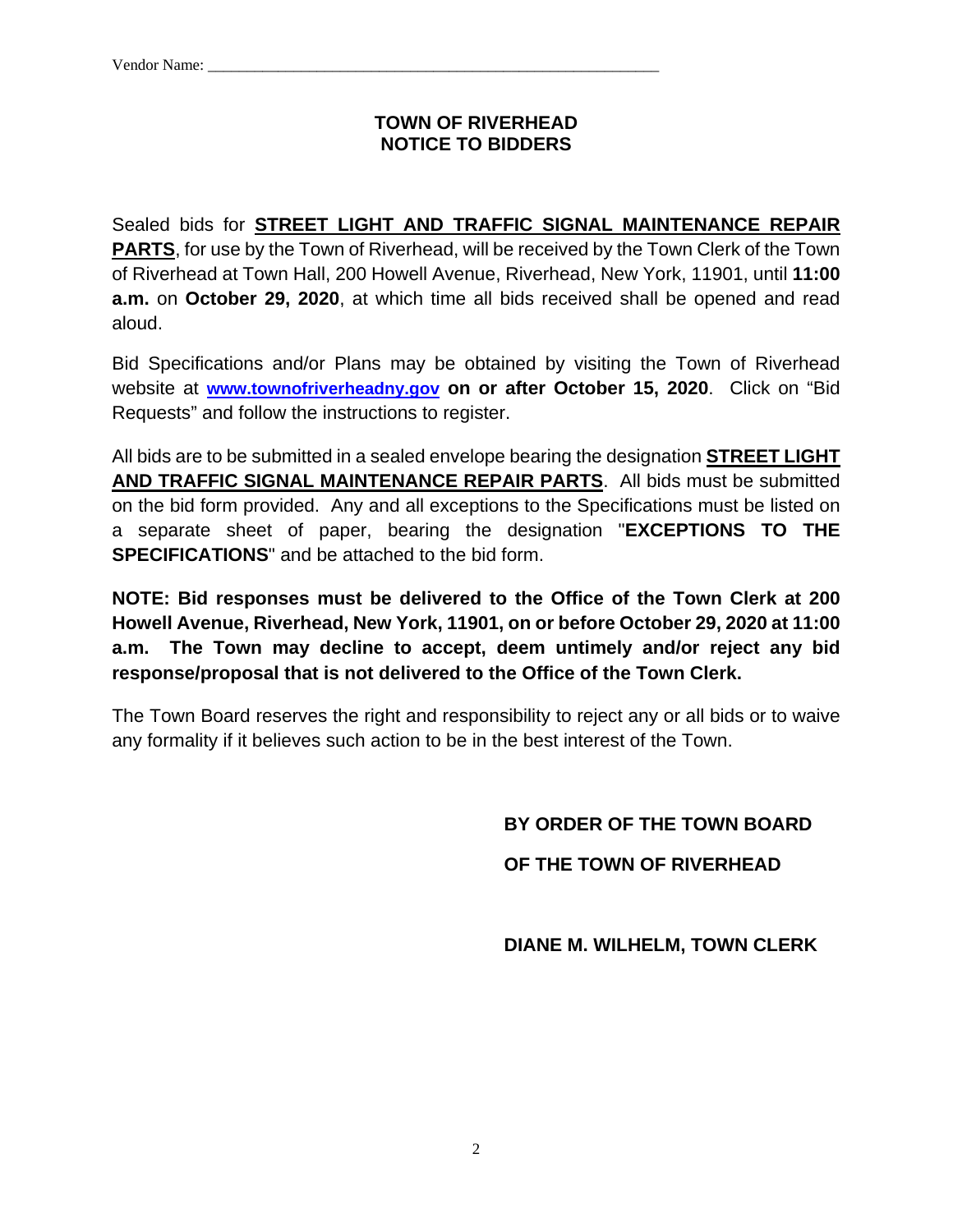### **TOWN OF RIVERHEAD 200 HOWELL AVENUE, RIVERHEAD, NEW YORK 11901-2515**

### **BID FOR: PURCHASE OF STREET LIGHT AND TRAFFIC SIGNAL MAINTENANCE REPAIR PARTS 2020-2021**

# **BID SPECIFICATIONS**

## **I. GENERAL SPECIFICATIONS**

### **1. Receipt and Opening of Bid**

The Town of Riverhead invites proposals for the Contract for Street Lighting and Traffic Signal Maintenance Repair Parts. All proposals shall be delivered to the Office of the Town Clerk, Riverhead Town Hall, 200 Howell Avenue, Riverhead, New York by the date and time specified in the Notice to Bidders and publicly opened and read aloud at 11:00 am on October 29, 2020 in the Office of the Town Clerk.

### **2. Form, Preparation and Presentation of Proposal**

All Bidders shall be responsible to carefully examine the Specifications enclosed.

All proposals shall be submitted on the forms provided by the Town within this request for proposals. All proposals must be prepared in ink or typewritten and signed by the Proposer.

Bidders should return **one original and one copy** of the entire bid package, with all information completed on each page of the package, including but not limited to, bid award acknowledgement, non- collusive certificate and price sheet. **No bids will be accepted after the designated time or date indicated in the bid specifications.**  It is suggested that registered mail be used to submit bids. Delay in mail delivery is not an exception to the receipt of a bid.

A copy of the official bid documents may be obtained at the Town's website: www.townofriverheadnv.gov In addition to obtaining the official bid documents, any and all addendum pertaining to a particular bid or RFP are posted on the Town website referenced above- log and scroll to bid for **STREET LIGHT AND TRAFFIC SIGNAL MAINTENANCE REPAIR PARTS**. It is incumbent upon all potential bidders to view all posted addenda prior to the bid close date.

Any questions or clarification to the bid specifications or technical specifications must be submitted in writing to the Purchasing Agent at 200 Howell Ave., Riverhead, NY 11901 or by email to: **baldinucci@townofriverheadny.gov** least 72 hours prior to the bid opening, **unless otherwise stated\*.** Such questions must be in the possession of the Purchasing Agent at least 72 hours prior to the bid opening, **unless otherwise stated\*. Verbal questions will not be entertained.**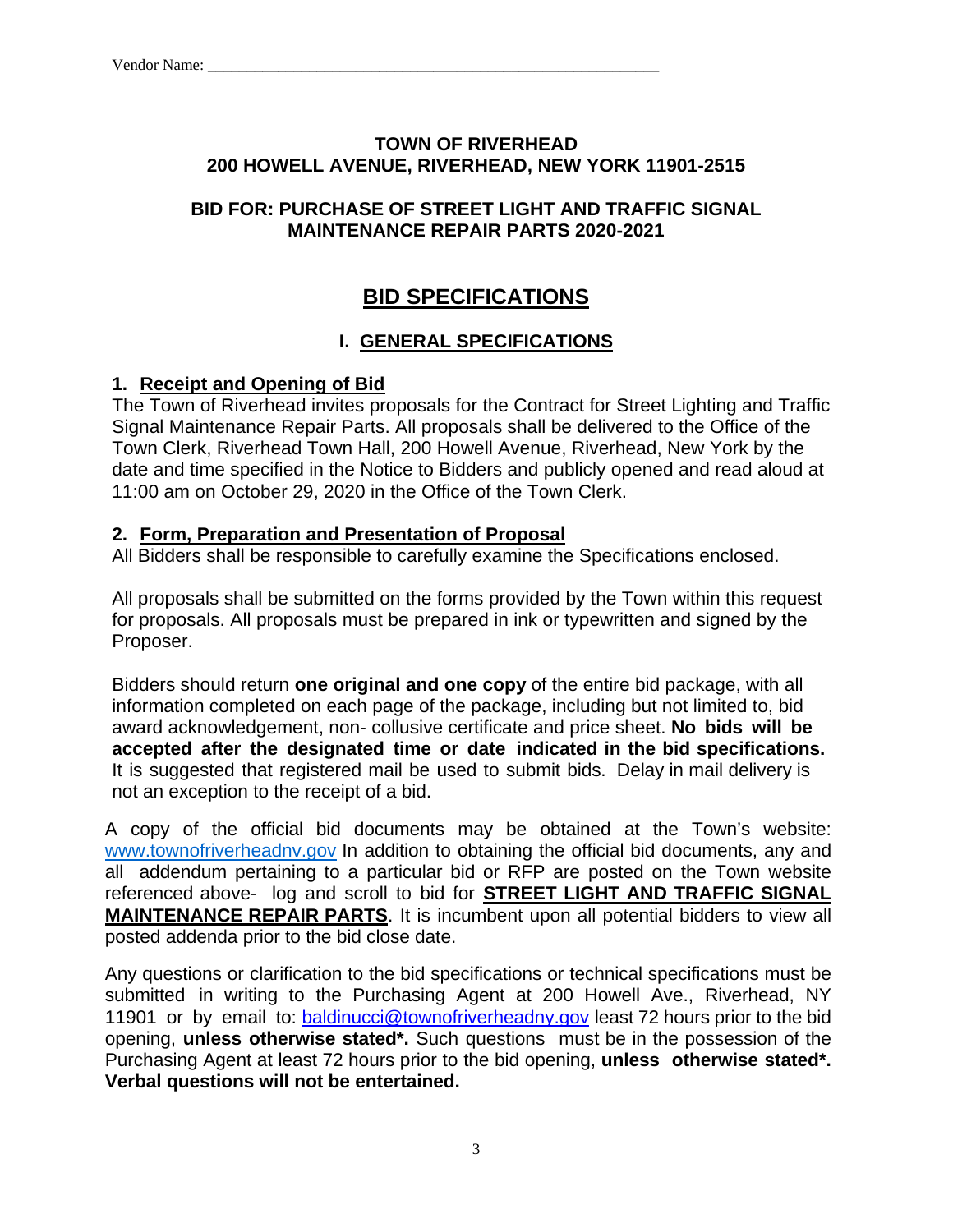The Purchasing Agent, and/or his/her designee, shall be the only one authorized to make changes or alterations to anything contained in these specifications. As stated above, any changes shall be posted as an addendum on the following website: www.townofriverheadny.gov. The Purchasing Agent reserves the right to reject all bids, parts of all bids, or all bids for any one or more items or contractual services included in the proposed contract, when such rejection is in the best interest of the Town. The contract will be awarded to the RESPONSIBLE BIDDER offering the best price, availability to supply good/parts within the requested time frames, and location/proximity to the Town's Police Department. A responsible bidder is a manufacturer, producer, dealer, vendor, or bona fide manufacturer's agent who has demonstrated judgment and integrity, is of good reputation, experienced in his work, whose record of past performance in the trade is established as satisfactory, and whose financial status is such to provide no risk to the Town of Riverhead in its contractual relations.

No bidder may withdraw a bid within forty-five (45) days after the actual date of the bid opening. Any bidder who does not honor their bid within the forty-five (45) days may be barred from bidding in any jurisdiction in New York State. CONTRACTOR may modify or withdraw its bid by written request, provided that both bid and request is received by the Town prior to the bid due date. Bids may be re-submitted in accordance with the Bid Notice due date in order to be considered further. Bids become the property of the Town at the bid submission deadline. All bids received are considered firm offers at that time.

Any bidder, contractor, or manufacturer who, in the course of his work, uses or supplies products which may be toxic or harmful, shall provide an MSDS to the Town of Riverhead Purchasing Department prior to the use of those products by the Town or the contractor.

By submission of this bid, each bidder and each person signing on behalf of any bidder certifies, and in the case of a joint bid each party thereto certifies as to its own organization, under penalty of perjury, that to the best of its knowledge and belief that each bidder is not on the list created pursuant to paragraph (b) of subdivision 3 of section 165-a of the state finance law.

Bidders shall furnish their price and/or lump sum bid as called for on the Bid Proposal Sheet(s) attached.

Alternates of equal or superior design and/or quality shall be listed separately and a Manufacturer's Specification Sheet shall be submitted with a bid. Failure to submit such data may result in the disqualification of said bid, either in its totality or per item.

The equipment and all associated components shall be furnished complete and ready for use. The equipment furnished shall be the Manufacturer's latest listed and published mode, or models, which meet all the applicable requirements of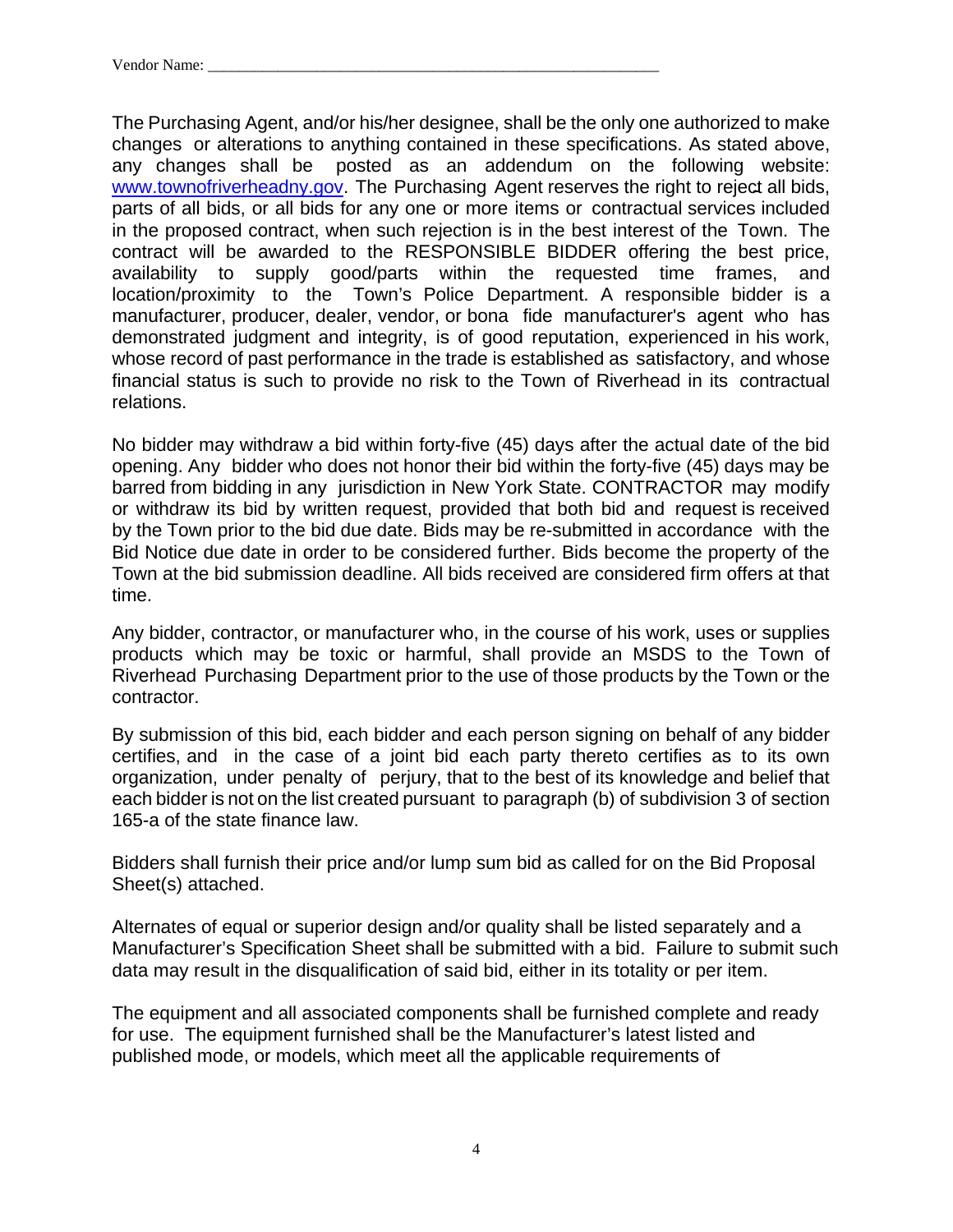these Specifications. These Specifications require the doing of all things necessary or proper for, or incidental to, the furnishing and delivery of said equipment and associated components.

All things not expressly mentioned in these Specifications, but involved in carrying out their intent are required by these Specifications; and the successful bidder shall perform the same as though they were specifically mentioned, described and delineated.

If Bidder allows cash discount, it shall be as follows:

For payment within 15 days of delivery and/or receipt of voucher. For payment within 30 days of delivery and/or receipt of voucher. Discount less than 1% will not be considered.

Cash discounts will not be considered in determining low bidders, but will be taken into consideration in awarding tie bids.

Any proposal may be withdrawn prior to the scheduled time for opening of proposals.

Expenses for developing the proposals are entirely the responsibility of the proposer and shall not be chargeable in any manner to the Town.

### **3. Town's Right to Reject Bids and Right to Cancel Solicitation**

The Town reserves the right to accept or reject any or all bids or any part of any bid, to waive defects, technicalities or any specifications (whether they be in the Town's specifications or CONTRACTOR'S response), to sit and act as sole judge of the merit and qualifications of each product offered, or to solicit new bids on the same project or on a modified project which may include portions of the originally proposed project as the Town may deem necessary in the best interest of the Town.

The Town reserves the right to cancel this solicitation at any time during the procurement process, for any reason or for no reason. The Town makes no commitments expressed or implied, that this process will result in a business transaction with any CONTRACTOR.

### **4. Method of Award**

The Town reserves the right to award individual items of the Contract to separate vendors or to award the entire Contract to a single vendor, based on the Town's sole determination of what will enable the most cost effective and in the best interest of the Town.

### **5. Contract and Term of Contract**

The Bid Proposal (the entire bid package, including but not limited to, bid award acknowledgement, non-collusive certificate and price sheet) shall constitute the contract between the Town and the Contractor. The submission of a bid shall be deemed acceptance of the specifications/contract provisions and shall take full force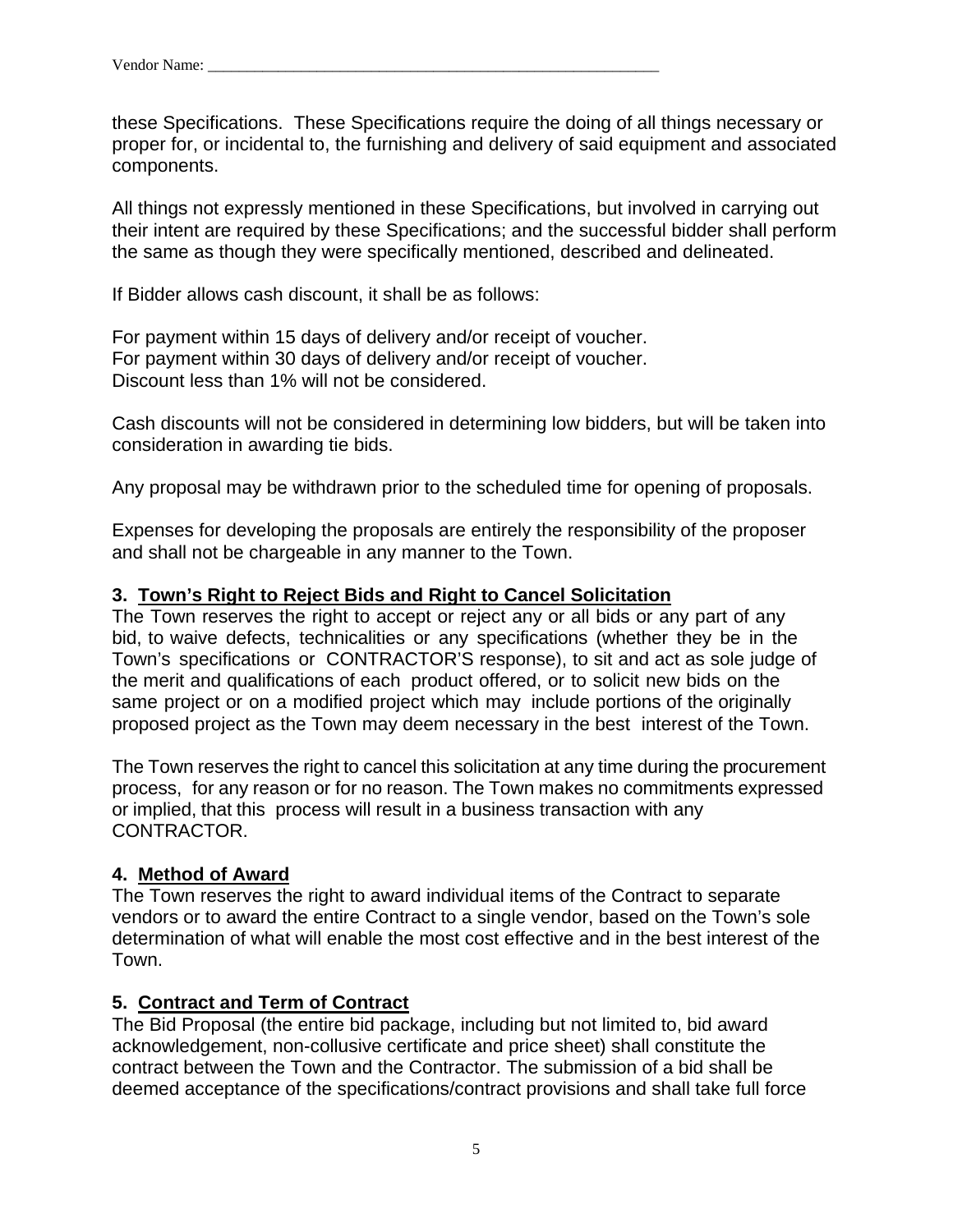and effect upon signing of the bid documents **subject to** award of contract. Any contract provisions that have not been stated herein will be drafted and included as necessary.

The contract term shall be for a period of one year to commence on the date of the bid award, however, the Town may consider extending the contract term for an additional one year term under the same terms and conditions as set forth in the bid specifications.

### **6. Award of Contract**

The final award of a contract is subject to approval by the Town. The Town has the sole right to select the successful CONTRACTOR(S) for award, to reject any bid as unsatisfactory or non- responsive, to award a contract to other than the lowest priced bid, to award multiple contracts, or not to award a contract. The contract shall be awarded by the adoption of a resolution of the Town Board of the Town of Riverhead. Notice in writing to a CONTRACTOR of the acceptance of its bid by the Town will constitute a contract, and no CONTRACTOR will acquire any legal or equitable rights or privileges until the occurrence of such event. The Town reserves the right to reject any and all bids.

### **7. Quantity**

The Town of Riverhead is in no way obligated to purchase quantities listed in these specifications nor is the Town limited to said quantities.

### **8. Description of Unit, Component, or Equipment by Model or Brand Name**

The mention in the specifications of any unit, component, or equipment by brand name and/or model is meant to convey to the potential bidder the type and quality of the product required and desired by the Town. Any unit, component, or equipment which is of equal type and quality may be considered as such and may be acceptable to the Town, upon agreement by the Town Board to that fact, unless these specifications identify the requirement of model, type, brand and restrict, limit or prohibit such substitution. The decision of the Town Board to accept or reject an equal type and quality shall be deemed final.

### **9. Delivery**

Contractor shall make delivery within 6 weeks after receipt of an order via purchase order. All equipment/supplies delivered shall be delivered "on the ground" at the delivery point designated on the purchase order. All prices are F.O.B. Destination.

#### **10. Independent Contractor**

It is understood that the Vendor is an independent contractor with respect to its performance under this contract, and shall assume all risks and responsibilities for Regulations, Orders, Permits and Licenses and with Fire Underwriters requirement, except that where the weight and dimensions requirements set forth herein exceed such provisions, these Specifications shall control.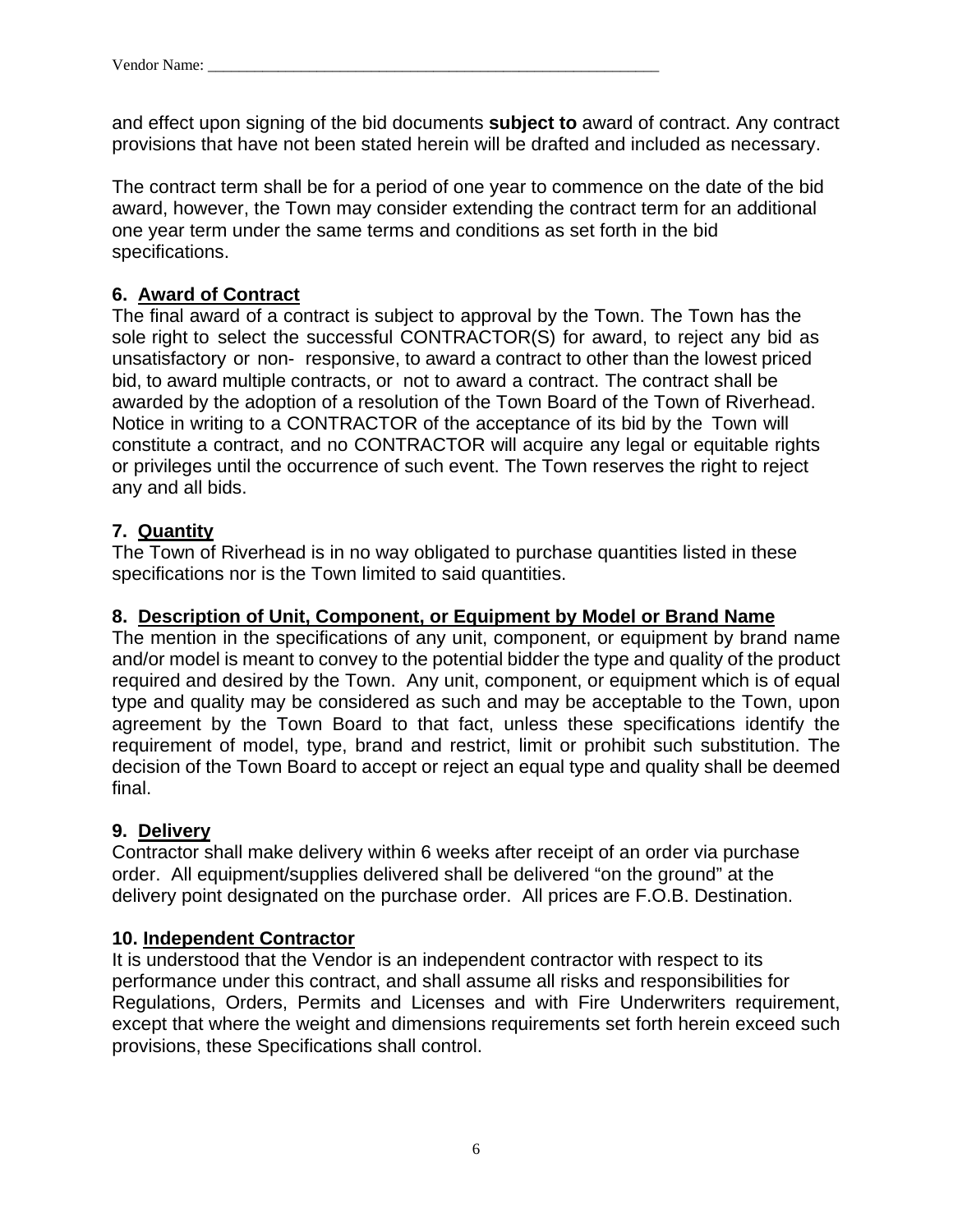### **II. COMPLIANCE WITH RULES AND REGULATIONS**

The unit and associated equipment furnished shall comply with all provisions which would be applicable if the Town of Riverhead were deemed either a private or public corporation of Federal and State of New York Laws, Ordinances, Codes, Rules, Regulations, Orders, Permits and Licenses and with Fire Underwriters requirement, except that where the weight and dimensions requirements set forth herein exceed such provisions, these Specifications shall control.

### **III. DEVIATION**

Minor deviations from the provisions of these Specifications will be considered to permit manufacturers to follow their standard manufacturing process.

Such deviations will be approved, however, only in the sole discretion of the Town of Riverhead and only if in its opinion they do not adversely affect the operation, maintenance, strength, efficiency, effectiveness, or life or the unit or any of its parts.

All proposed minor deviations, with full details, must be listed on a separate Detail Sheet, which must be attached to and made part of this bid.

The Town of Riverhead reserves the absolute right in its sole discretion to accept that bid, if any, which under all circumstances will best serve the public interest.

### **IV. GUARANTEE**

The vendor warrants and guarantees the equipment herein specified, including all associated equipment furnished, against any defects in design, workmanship and materials, and against failure to operate satisfactorily for a period of six months from the date of acceptance of the units, except defects or failure shown by the vendor. The vendor also warrants and guarantees that the equipment herein specified, if found to be defective or in need of repairs, will be picked up from and delivered back to the Town of Riverhead within a reasonable length of time.

### **V**. **WARRANTY**

Bidders shall provide the Town of Riverhead with a written one-year warranty of all parts and equipment.

### **VI. PRICES**

The bidder certifies that the prices quoted herein (Bid Specifications Price Sheet) do not include federal excise tax or any federal, New York State or City sales tax and are not higher than prices charged to any governmental or commercial consumer for like merchandise and/or service; and all prices include shipping and freight charges to any municipal building or site within the Town of Riverhead.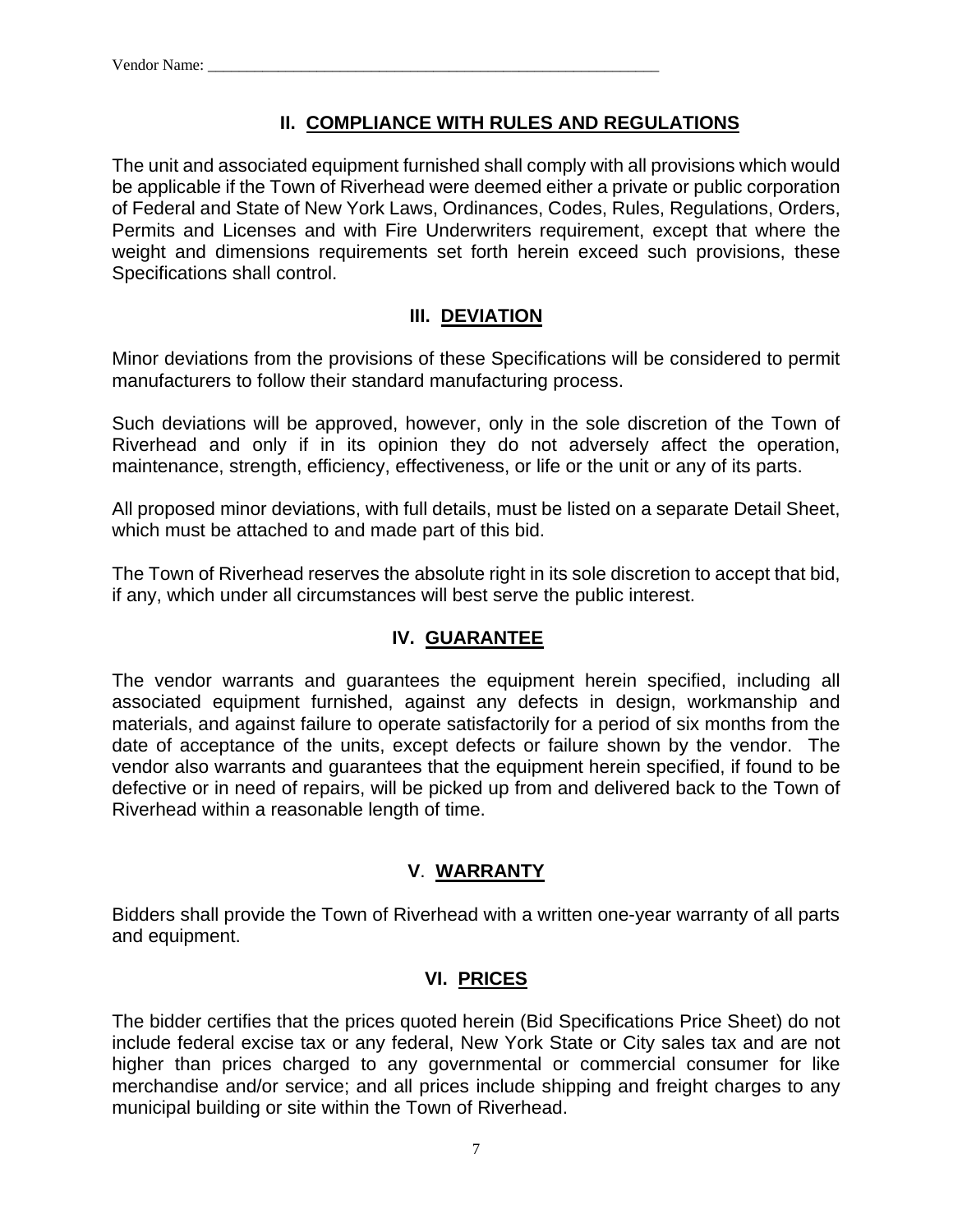If a like or lower quantity of a standard item contained in this bid is sold by a vendor at a price less than the prices quoted herein, the price to the Town of Riverhead shall be reduced to that lower price.

Note, the Town reserves the right to make purchases of materials, equipment, or supplies, or to contract for services, when available, through the county in which the political subdivision or district is located or through any county with-in the State as set forth in General Municipal Law 103(3) and the Town reserves the right to make purchases of materials, equipment, or supplies, or to contract for services available pursuant to sections one hundred sixty-one and one hundred sixty-seven of the State Finance Law through the Office of General Services as set forth in General Municipal Law 104 provided such purchase or service may be made upon the same terms, conditions and specifications at a lower price.

#### **VIII. NOTES**

- 1. ALL BULBS MUST BE AS MANUFACTURED IN THE UNITED STATES OF AMERICA BY G.E., PHILIPS, SYLVANIA OR OTHER ACCEPTABLE AMERICAN MADE MANUFACTURER. NO FOREIGN MADE BULBS WILL ACCEPTED. PRICES BID SHALL BE FOR AMERICAN MADE BULBS AS SUPPLIED BY ONE OF THE ABOVE MANUFACTURERS OR AN AMERICAN MANUFACTURER DEEMED ACCEPTABLE BY THE TOWN OF RIVERHEAD.
- 2. UNIT PRICE SHOULD INCLUDE DELIVERY CHARGE TO RIVERHEAD, STREET LIGHTING MAINTENANCE BUILDING, 1295 PULASKI STREET, RIVERHEAD, NY 11901 AND SHALL REMAIN IN EFFECT FOR ENTIRE CONTRACT PERIOD.
- 3. ITEMS MAY BE AWARDED SEPARATELY TO VENDORS AS LISTED ON THE OFFICIAL TOWN OF RIVERHEAD AWARD RESOLUTION.
- 4. QUANTITIES SHOWN ARE APPROXIMATE. THE TOWN OF RIVERHEAD RESERVES THE RIGHT TO INCREASE OR DECREASE QUANTITIES AS NEEDED.
- 5. COMPLETED BID SUBMISSIONS BY VENDORS IN CONJUNCTION WITH THE ISSUANCE OF A TOWN OF RIVERHEAD AWARD RESOLUTION AND A TOWN OF RIVERHEAD OFFICIAL PURCHASE ORDER WILL CONSTITUTE A CONTRACTUAL AGREEMENT.

Date:\_\_\_\_\_\_\_\_\_\_\_\_ \_\_\_\_\_\_\_\_\_\_\_\_\_\_\_\_\_\_\_\_\_\_\_\_\_\_\_\_\_\_

SIGNED BY

COMPANY NAME

TITLE

 $\overline{\phantom{a}}$  , and the contract of the contract of the contract of the contract of the contract of the contract of the contract of the contract of the contract of the contract of the contract of the contract of the contrac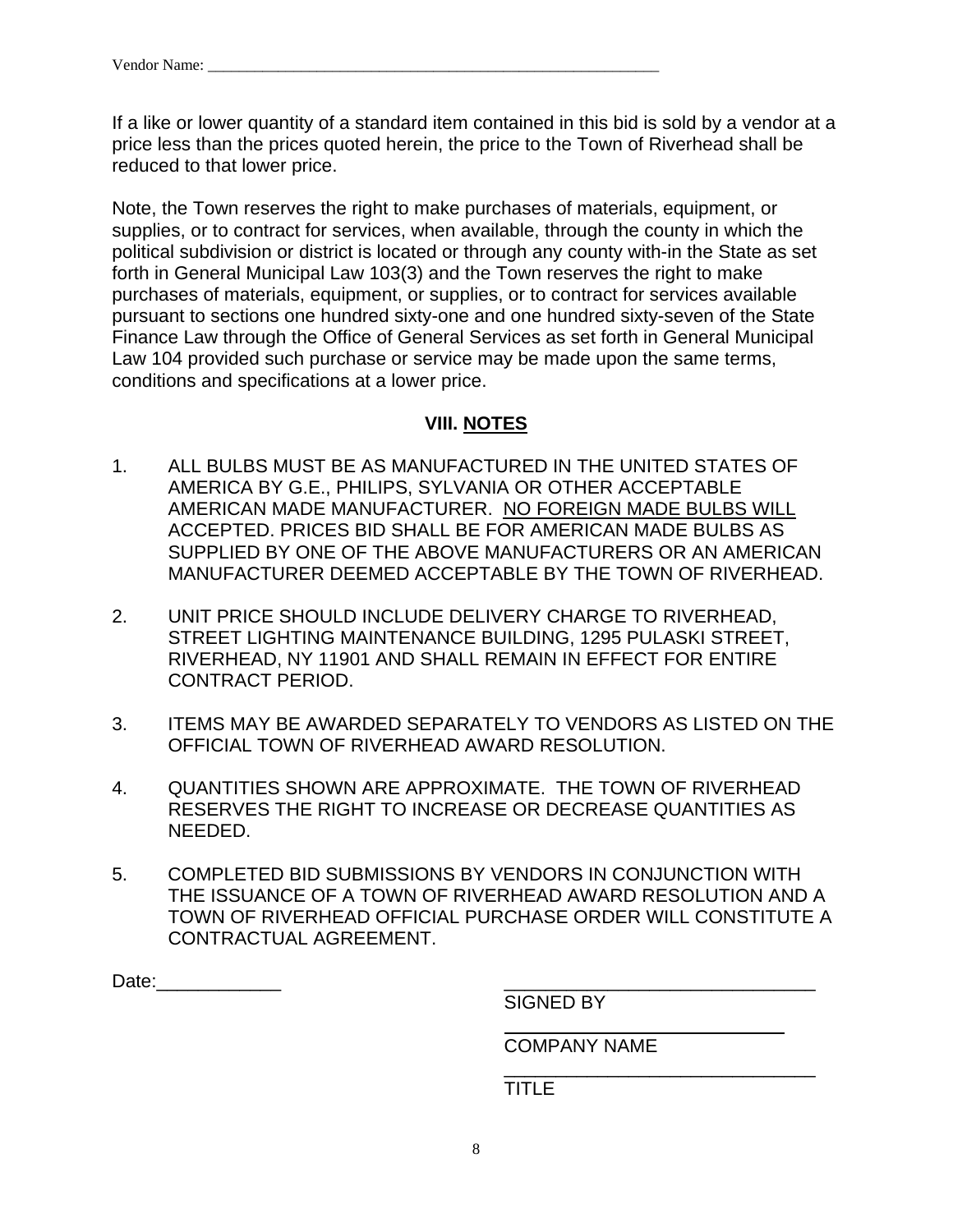#### **TOWN OF RIVERHEAD STREET LIGHT AND TRAFFIC SIGNAL MAINTENANCE REPAIR PARTS 2020-2021**

**VII. BID SPECIFICATIONS PRICE SHEET (PLEASE COMPLETE THE FOLLOWING)**

**COMPANY NAME: COMPANY ADDRESS: COMPANY TELEPHONE: COMPANY FAX: COMPANY CONTACT: EMAIL ADDRESS:**  <u> 1989 - Johann Barbara, martin amerikan basar da</u>

**DATE:** 

**SIGNED:** 

**TITLE:**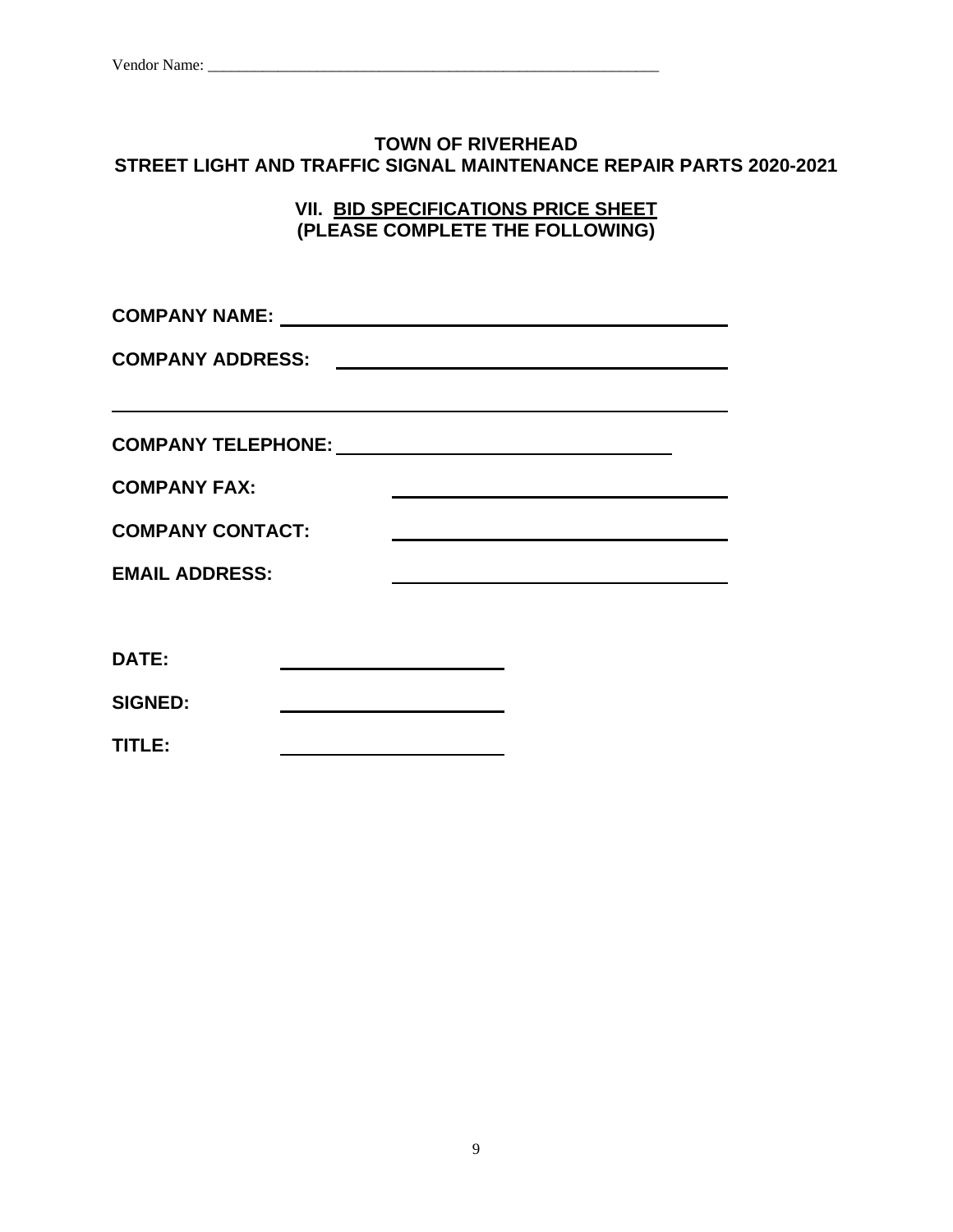| Item#           | Item                                        | <b>Description</b>                                                                                                                                  | Manufacturer               | Manufacturer model #     | <b>PRICE EACH</b> |
|-----------------|---------------------------------------------|-----------------------------------------------------------------------------------------------------------------------------------------------------|----------------------------|--------------------------|-------------------|
| <b>B1</b>       | 48" LED T-8 tube lamp                       | 48" LED replacement 17 watt T-8 bulb, ballast bypass 120-277 volt, 2200 lumens, 4000k (Seniors Center)                                              | <b>WESTINGHOUSE</b>        | 5143100                  |                   |
| <b>B2</b>       | 24" LED T-8 tube lamp                       | 24" LED replacement 9 watt T-8 bulb, ballast bypass 120-277 volt, 1150 lumens, 4000k (Seniors Center)                                               | <b>WESTINGHOUSE</b>        | 5026000                  |                   |
| B <sub>3</sub>  | LED 15 watt U bulb                          | LED replacement 15 watt U bulb, 2200 lumen, 5000 kelvin, direct install. (Seniors Center)                                                           | WESTINGHOUSE               | 5036000                  |                   |
| <b>B4</b>       | LED 18 watt U bulb                          | LED replacement 18 watt U bulb, 2200 lumen, 3500 kelvin, ballast bypass. (Seniors Center)                                                           | <b>WESTINGHOUSE</b>        | 5037000                  |                   |
| <b>B5</b>       | 27 watt medium base (E26) screw in LED bulb | 27 watt medium base (E26) screw in LED bulb, 3645 lunens, 3000K, ballast bypass (Grangebel Park)                                                    | KEYSTONE                   | KT-LED27HID-E26-830-D/G2 |                   |
|                 |                                             |                                                                                                                                                     |                            |                          |                   |
| TB <sub>1</sub> | <b>Traffic Signal Light Bulb</b>            | Philips 69W 130V A21 Traffic Signal E26 Base                                                                                                        | PHILIPS                    | 222042                   |                   |
| TB <sub>2</sub> | <b>Traffic Signal Light Bulb</b>            | 116W A21 TRAFFIC SIGNAL LAMP 130V                                                                                                                   | PHILIPS                    | 224857                   |                   |
|                 |                                             |                                                                                                                                                     |                            |                          |                   |
| MC1             | Photo Cell                                  | Sunrise Technoliges FP7790B-SSS Photo Control, 105-305V, Blue, 1000W LED LONG LIFE PHOTOCELL                                                        | Sunrise Technologies       | ELL124-----BLUE OR GRAY  |                   |
| MC <sub>2</sub> | Photo Cell                                  | Area Lighting Research AA-305 300 Watt Photocell 120V                                                                                               | Area Lighting              | AA-305                   |                   |
| MC3             | <b>Ballast</b>                              | TWIST LOCK REPLACEMENT SOCKET Ballast                                                                                                               | <b>GE Lighting Systems</b> | 35-964960-55             |                   |
| MC4             | <b>Fixture Arm</b>                          | 8' LONG ALUMINUM ARM WITH <b>GROMMETS &amp; GROUND LUGS, 18" RISE FROM RIGHT ANGLE</b>                                                              |                            |                          |                   |
| MC5             | Twist lock                                  | MULBERRY #30862 Photocontrol Receptacle, Turn-Lock, Wall/Pole Bracket/1/2 in. IPS Thread Mount                                                      | Mulberry                   | mulb 30862               |                   |
| MC <sub>6</sub> | Electric tape                               | 3M 1700 Electrical Tape - 3/4" x 60' (BLK)                                                                                                          | 3M                         | S-16166                  |                   |
| MC7             | Electric tape                               | 3M 1700 Electrical Tape - 3/4" x 60'                                                                                                                | 3M                         |                          |                   |
| MC8             | Electric tape                               | 3M 1700 Electrical Tape - 3/4" x 60'                                                                                                                | 3M                         |                          |                   |
| MC <sub>9</sub> | Electric tape                               | 3M 1700 Electrical Tape - 3/4" x 60'                                                                                                                | 3M                         |                          |                   |
| MC10            | Electric tape                               | 3M 1700 Electrical Tape - 3/4" x 60'                                                                                                                | 3M                         |                          |                   |
|                 |                                             |                                                                                                                                                     |                            |                          |                   |
| BC1             | Split-Bolt Connector                        | Split-Bolt Connector, Copper Alloy, Min. Tap Conductor w/1 Max. Main (AWG) 14 str                                                                   | <b>BURNDY</b>              | <b>KS-20</b>             |                   |
| BC <sub>2</sub> | Split-Bolt Connector                        | Split-Bolt Connector, Copper Alloy, Min. Tap Conductor w/1 Max. Main (AWG) 14 str                                                                   | <b>BURNDY</b>              | <b>KS-23</b>             |                   |
| BC <sub>3</sub> | Split-Bolt Connector                        | Copper Split Bolt, Cu: 4 AWG-1/0 AWG (Str) (Run & Tap).                                                                                             | <b>BURNDY</b>              | $KS-25$                  |                   |
| BC4             | Clamp                                       | Cast Aluminum Alloy TAPIT™, GROOVE A, AL/CU: 4/0 STR - 400 kcmil, ACSR : 3/0 - 336.4 GROOVE B, AL/CU: 6<br>SOL - 2/0 STR ACSR : 6 - 2/0 W/INHIBITOR | <b>BURNDY</b>              | UC33R                    |                   |
| BC5             | Parallel Clamp                              | JC28Rs Clamp, Wrench:9/16.                                                                                                                          | <b>BURNDY</b>              | UC28RS                   |                   |
| BC <sub>6</sub> | <b>Street Light Power Tap</b>               | IPC 4/0 - #6 Cu9AL 600 volt Power Connection Tap Clamp connector                                                                                    | Utilc0 Kupler              | IPC 4/0 - #6             |                   |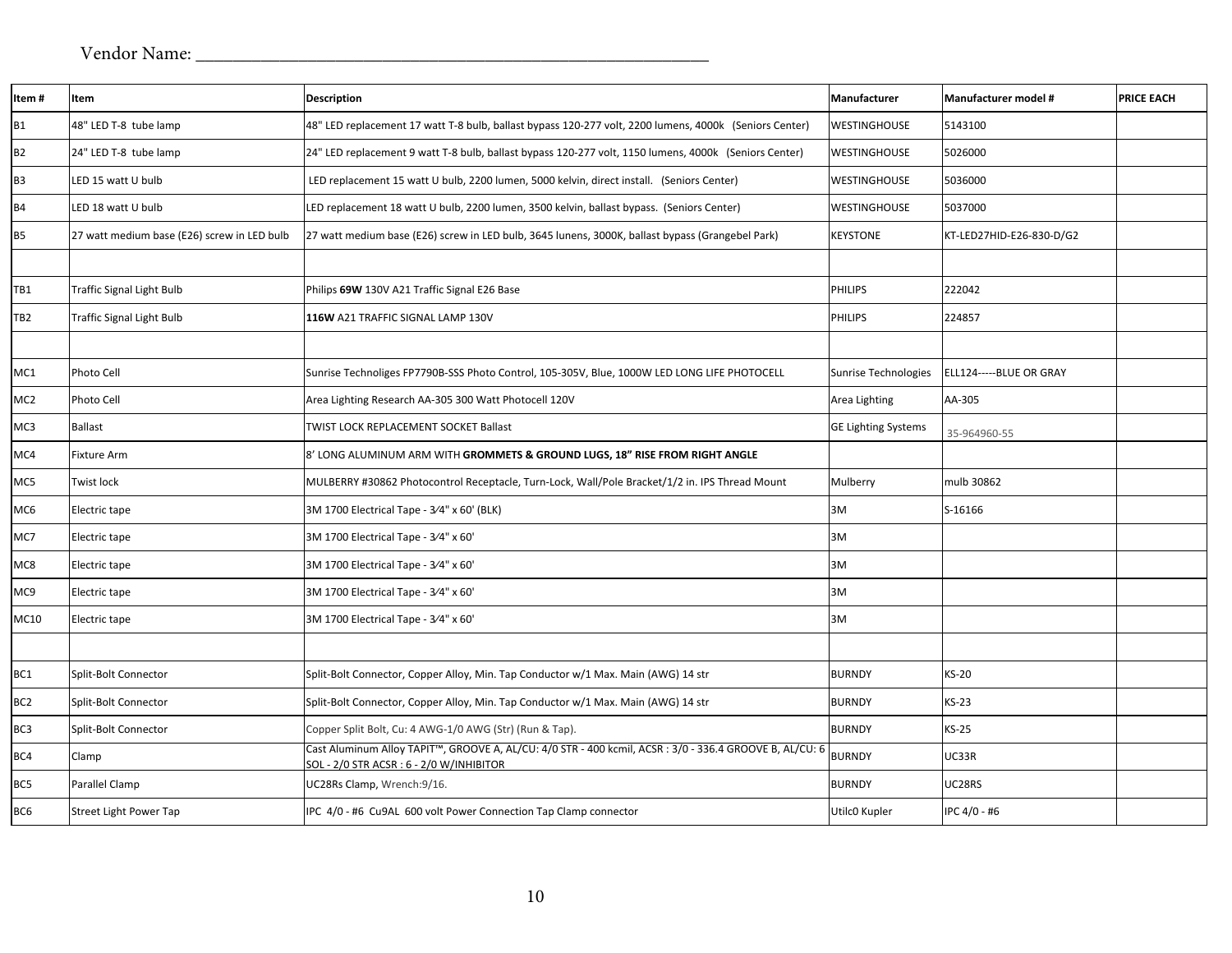| Item#           | Item                        | <b>Description</b>                                                                                                      | Manufacturer            | Manufacturer model #                                         | <b>PRICE EACH</b> |
|-----------------|-----------------------------|-------------------------------------------------------------------------------------------------------------------------|-------------------------|--------------------------------------------------------------|-------------------|
| FP1             | Lens Glass                  | GE Glass Flat Lens Luminaire M250a, Type 2, GE # 35-962470-04                                                           | <b>General Electric</b> | 35-962470-04                                                 |                   |
| FP <sub>2</sub> | Fixtures & Poles            | LED Roadway Light, Replacement for 150W HPS/MH, 120 to 277V, 7000 Lumens, 58.0 Max. Wattage "Main<br>Roads"             | <b>GE LIGHTING</b>      | ERL1007B340AGRAY                                             |                   |
| FP3             | <b>Fixtures &amp; Poles</b> | LED Roadway Light, Replacement for 70W HPS/MH, 120 to 277V, 4000 Lumens, 31.0 Max. Wattage<br>'Secondary Roads"         | <b>GE LIGHTING</b>      | ERL1004B340AGRAY                                             |                   |
| FP4             | Fixtures & Poles            | LED Post Top Light Symmetric 4000K - 6800 Lumens 83 Watts "Main Street Avery Decorative"                                | <b>GE LIGHTING</b>      | EPAS-0-C5-40-B-2-F-BLCK                                      |                   |
| FP5             | Fixtures & Poles            | LED Post Top Light Symmetric 4000K - 3500 Lumens 48 Watts "Main Street Avery Decorative"                                | <b>GE LIGHTING</b>      | EPAS-0-E5-40-B-2-F-BLCK                                      |                   |
| FP <sub>6</sub> | Fixtures & Poles            | LED Post Top Light Symmetric 3000K - 3000 Lumens 30 Watts "Subdivison Town & Country"                                   | <b>GE LIGHTING</b>      | EPTT-01-0-03-B-N-30-E-P-BLCK                                 |                   |
| FP7             | Fixtures & Poles            | LED Flood Light 250 watt equivent -78 watts 4000k Slipfitter Mount Bronze Premium Fixture (WHITE OR<br><b>BRONZE)</b>   | <b>RAB</b>              | FXLED78SFN--/PCT-                                            |                   |
| FP8             | Fixtures & Poles            | LED Flood Light 400 watt equivent - 150 watts 4000k Slipfitter Mount Bronze Premium Fixture (WHITE OR<br><b>BRONZE)</b> | <b>RAB</b>              | FXLED150SFN--/PCT-                                           |                   |
| FP9             | Fixtures & Poles            | LED Flood Light 250 watt equivent -70 watts 4000k Slipfitter Mount Bronze Economic Fixture (WHITE OR<br><b>BRONZE)</b>  | RAB                     | PIPXL70SFN-/D10/PCT-                                         |                   |
| FP10            | <b>Fixtures &amp; Poles</b> | LED PANEL LIGHT 1X4 TROFFER 40 Watt 4000k 4400 Lumens (60000 hrs life span)                                             | <b>RAB</b>              | EZPAN1X4-40N/D10                                             |                   |
| FP11            | Fixtures & Poles            | LED PANEL LIGHT 2X2 TROFFER 40 Watt 4000k 4400 Lumens (60000 hrs life span)                                             | <b>RAB</b>              | EZPAN2X2-40N/D10                                             |                   |
| <b>FP12</b>     | Fixtures & Poles            | LED PANEL LIGHT 2X4 TROFFER 40 Watt 4000k 4400 Lumens (60000 hrs life span)                                             | <b>RAB</b>              | EZPAN2X4-40N/D10                                             |                   |
| <b>FP13</b>     | Fixtures & Poles            | LED Surface Mount 4' Wrap Fixture                                                                                       | <b>RAB</b>              | GUS4-50NW/D10                                                |                   |
| FP14            | Fixtures & Poles            | LED Wall Pack Exterior Fixture 4000K 18 Watts 2500 Lumens (WHITE OR BRONZE)                                             | <b>RAB</b>              | SLIM18NW                                                     |                   |
| <b>FP15</b>     | Fixtures & Poles            | 20' Test Pole Highline (HL-100) Black                                                                                   |                         |                                                              |                   |
| <b>FP16</b>     | Fixtures & Poles            | RCT4M100YE52BA (Main Street Decorative Poles)                                                                           |                         |                                                              |                   |
| <b>FP17</b>     | Fixtures & Poles            | Traditional Single Pole Mount Arm                                                                                       | Eaton/Cooper            | SA6109                                                       |                   |
| <b>FP18</b>     | Fixtures & Poles            | Traditional Double Pole Mount Arm                                                                                       | Eaton/Cooper            | SA6116                                                       |                   |
| FP19            | Fixtures & Poles            | EATON/COOPER Streetworks EPIC LED Light Fixture (Proposed Grangebel/Riverfront Fixtures)                                | Eaton/Cooper            | MEM-E03-LED-E-U-5XQ-4-FL-BK-<br>LFC-4 Twistlock Photocontrol |                   |
| FP20            | <b>Fixtures &amp; Poles</b> | EATON/COOPER Modern Bishop Twin Pole Mount Arm (Proposed Grangebel/Riverfront Fixtures)                                 | Eaton/Cooper            | SA6107-BK                                                    |                   |
| FP21            | Fixtures & Poles            | EATON/COOPER Modern Bishop Single Pole Mount Arm (Proposed Grangebel/Riverfront Fixtures)                               | Eaton/Cooper            | SA6105-BK                                                    |                   |
|                 |                             |                                                                                                                         |                         |                                                              |                   |
| BF1             | <b>Bollard</b>              | OceanWalk Architectural Bollard, 100 watt HID Lamp, 277 volt                                                            | <b>OceanWalk</b>        | OWK-2-8R42-COG-100-P-6-AB-BK                                 |                   |
| FH1             | <b>Fuse Holder</b>          | 1-Pole Midget Fuse Holder, AC: 600VAC; DC: 600VDC, 0 to 30 A, Series BAF, FNM, FNQ, KLM, KTK                            | <b>EATON BUSSMAN</b>    | <b>HEB-AA</b>                                                |                   |
| FH <sub>2</sub> | Fuse (midget)               | 15A Melamine Midget Fuse with 600VAC voltage rating; KTK Series                                                         | <b>EATON BUSSMAN</b>    | <b>KTK-15</b>                                                |                   |
| FH <sub>3</sub> | Fuse (midget)               | 20A Melamine Midget Fuse with 600VAC voltage rating; KTK Series                                                         | <b>EATON BUSSMAN</b>    | <b>KTK-20</b>                                                |                   |
| FH4             | Fuse (midget)               | 30A Melamine Midget Fuse with 600VAC voltage rating; KTK Series                                                         | <b>EATON BUSSMAN</b>    | <b>KTK-30</b>                                                |                   |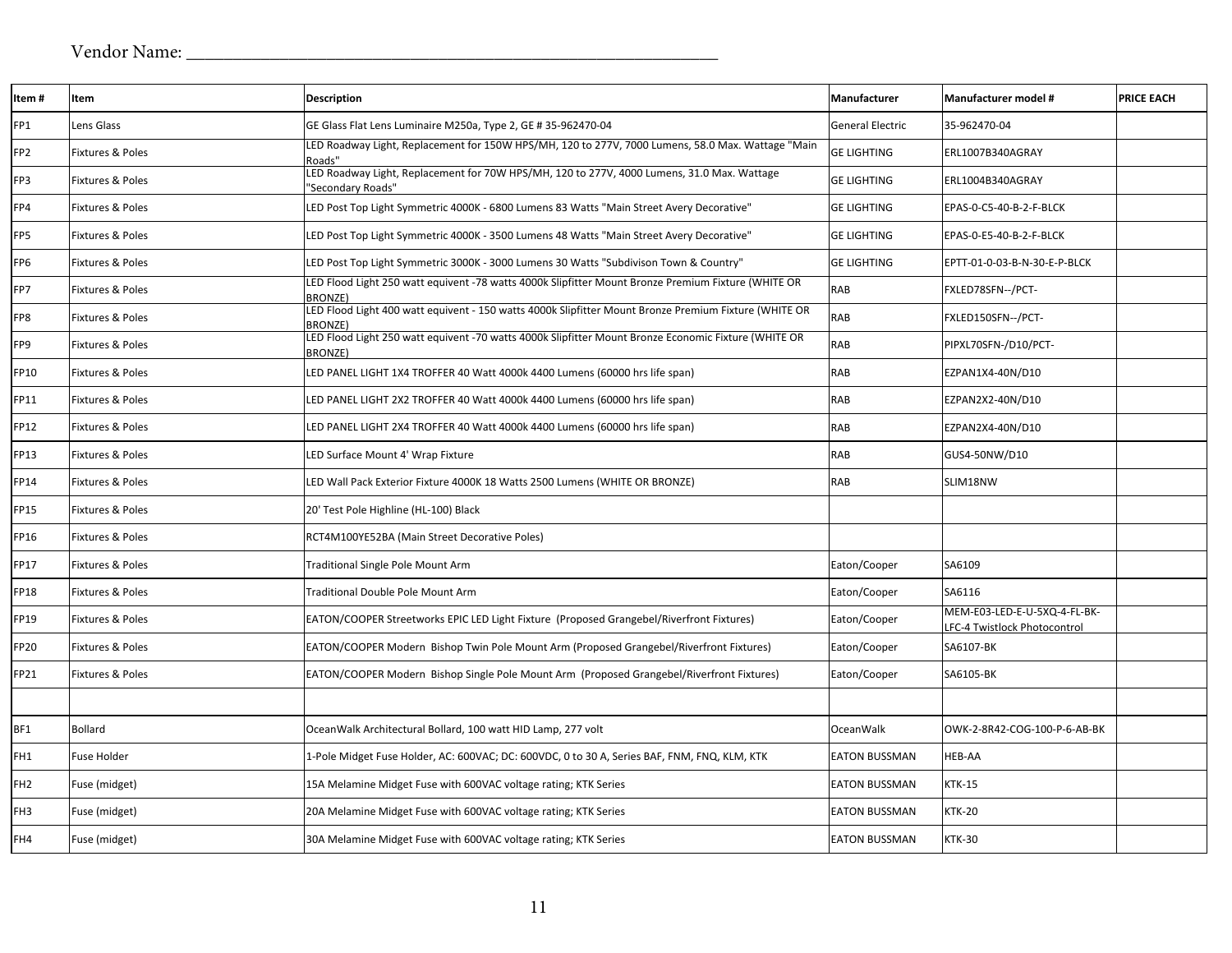| Item#           | Item                             | Description                                                                      | Manufacturer                     | Manufacturer model #          | <b>PRICE EACH</b> |
|-----------------|----------------------------------|----------------------------------------------------------------------------------|----------------------------------|-------------------------------|-------------------|
| LL1             | <b>Traffic Signal LED Lens</b>   | 8" LED TRAFFIC SIGNAL MODULE (GREEN)                                             |                                  |                               |                   |
| LL <sub>2</sub> | <b>Traffic Signal LED Lens</b>   | 8" LED TRAFFIC SIGNAL MODULE (YELLOW)                                            |                                  |                               |                   |
| LL3             | <b>Traffic Signal LED Lens</b>   | 8" LED TRAFFIC SIGNAL MODULE (RED)                                               |                                  |                               |                   |
| LL4             | <b>Traffic Signal LED Lens</b>   | 12" LED TRAFFIC SIGNAL MODULE (GREEN)                                            |                                  |                               |                   |
| LL5             | <b>Traffic Signal LED Lens</b>   | 12" LED TRAFFIC SIGNAL MODULE (YELLOW)                                           |                                  |                               |                   |
| LL6             | <b>Traffic Signal LED Lens</b>   | 12" LED TRAFFIC SIGNAL MODULE (RED)                                              |                                  |                               |                   |
| LL8             | <b>Traffic Signal LED Lens</b>   | 12" ARROW (GREEN/AMBER)                                                          |                                  |                               |                   |
| LL9             | <b>Traffic Signal Backplates</b> | 3 SECTION BACKPLATES WITH YELLOW REFLECTIVE TAPE                                 |                                  |                               |                   |
|                 |                                  |                                                                                  |                                  |                               |                   |
| LTS1            | LED traffic signal               | T7SS ENCOM SPREAD SPECTRUM COORDINATION UNIT PULSE S                             |                                  |                               |                   |
| LST2            | LED traffic signal               | T7SS ATENEX YAGI ANTENNA W/50 FT. CABLE                                          |                                  |                               |                   |
| LST3            | LED traffic signal               | T10CB GEL CORE PEDESTRIAN SIGNALS COUNTDOWN, LED (1) W/HARDWARE                  |                                  |                               |                   |
| LST4            | LED traffic signal               | T12LED GEL CORE -12" BALL LED TRAFFIC SIGNAL SECTIONS (1)                        |                                  |                               |                   |
| LST5            | LED traffic signal               | T16 Econolite 2070 ATC W/EUS FIRMWEAR                                            | Econolite                        |                               |                   |
| LST6            | LED traffic signal               | The Model 200 solid state Switch Pack is compatible with Type 170 cabinets. 10 A | PDC                              | Model 200 (or model SSS-86-3) |                   |
| LST7            | LED traffic signal               | The model 204 solid state Flasher is compatible with Type 170 cabinets. 15 A     | PDC                              | Model 204 (or model SSF 86)   |                   |
| LST8            | LED traffic signal               | EDI Model 2010 ECLIP IP RMS Signal Monitor                                       | EDI                              | Model 210 ECL                 |                   |
| LST9            | LED traffic signal               | EDI Model LMD222 Inductive Loop Detector                                         | EDI                              | <b>LMD222</b>                 |                   |
| LST10           | LED traffic signal               | GDI Model DIM242 Dual DC Isolator                                                | <b>GDI</b> communications<br>LLC | <b>DIM242</b>                 |                   |
| LST11           | LED traffic signal               | T16 GDI 4965A DATA TO FSK MODEM 9600 BAUD                                        |                                  |                               |                   |
| LST12           | LED traffic signal               | T19 GTT (1)-OPTCOM GPS PREEMPTION CARD                                           |                                  |                               |                   |
| LST13           | LED traffic signal               | T19 GTT (1)-OPTCOM GPS PREEMPTION SENSOR                                         |                                  |                               |                   |
| LST14           | LED traffic signal               | T24 PELCO PEDESTRIAN PB ASSEMBLIES (1) W/9 X 15 SIGN (BULLDOG)                   |                                  |                               |                   |
| LST15           | LED traffic signal               | Model 242DC Isolator                                                             | EDI                              | Model 242DC                   |                   |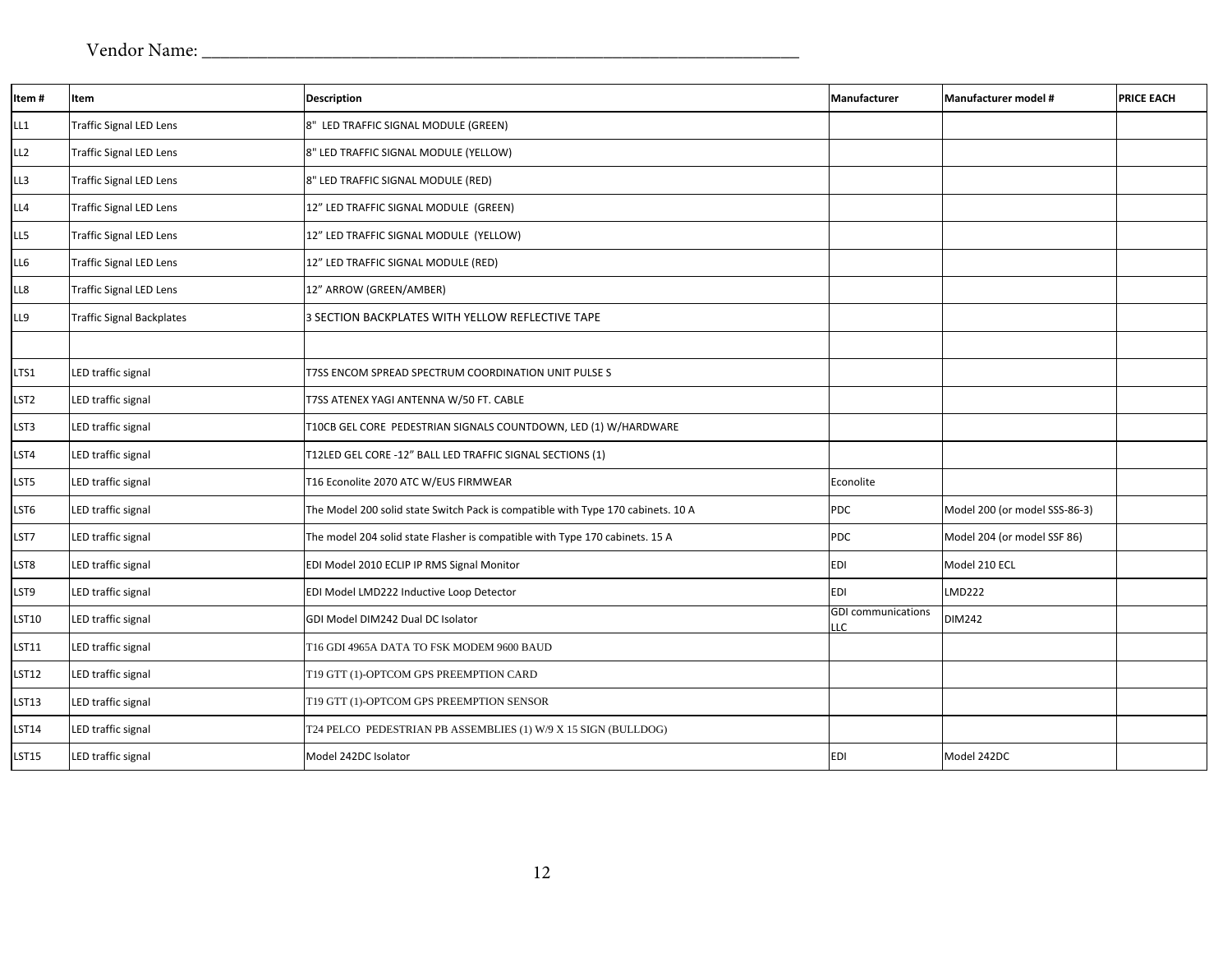| Item#           | Item                              | <b>Description</b>                                                                               | Manufacturer              | Manufacturer model # | <b>PRICE EACH</b> |
|-----------------|-----------------------------------|--------------------------------------------------------------------------------------------------|---------------------------|----------------------|-------------------|
| ME1             | <b>MISC EELECTRICAL SUPPLIES</b>  | SPLICE BOX POLYETHYLENE, STEEL COVER (FP-4124-IS-PH-GU                                           |                           |                      |                   |
| ME <sub>2</sub> | <b>IMISC EELECTRICAL SUPPLIES</b> | WEATHER PROOF PLUG END - MALE                                                                    |                           |                      |                   |
| ME3             | <b>MISC EELECTRICAL SUPPLIES</b>  | WEATHER PROOF PLUG END - FEMALE                                                                  |                           |                      |                   |
| ME4             | MISC EELECTRICAL SUPPLIES         | THHWN WIRE SOLID & STRANDED 10 GAUGE 500' ROLL (WHITE, BLACK, GREEN)                             |                           |                      |                   |
| ME5             | <b>MISC EELECTRICAL SUPPLIES</b>  | THHWN WIRE SOLID & STRANDED 12 GAUGE 500' ROLL (WHITE, BLACK, GREEN)                             |                           |                      |                   |
| ME <sub>6</sub> | MISC EELECTRICAL SUPPLIES         | 315 ft., Solid, Building Wire, 6 AWG                                                             | Southwire company         | 10638502             |                   |
| ME7             | MISC EELECTRICAL SUPPLIES         | Twist On Wire Connector, Tan/Yellow, Performance Plus Series, Max. Wire Combination: (3) 12 AWG  | 3M                        | $T/Y + Jug$          |                   |
| ME8             | <b>MISC EELECTRICAL SUPPLIES</b>  | Twist On Wire Connector, Red/Yellow, Performance Plus Series                                     | 3M                        | $R/Y + Jug$          |                   |
| ME9             | MISC EELECTRICAL SUPPLIES         | Twist On Wire Connector, Blue/Orange, Performance Plus Series, Max. Wire Combination: (3) 12 AWG | 3M                        | $O/B + Jug$          |                   |
| <b>ME10</b>     | MISC EELECTRICAL SUPPLIES         | 12/3 SJO-WA WIRE                                                                                 |                           |                      |                   |
| ME11            | MISC EELECTRICAL SUPPLIES         | Richards Line Tap Connector # SDC-495                                                            | Richards<br>Manufacturing |                      |                   |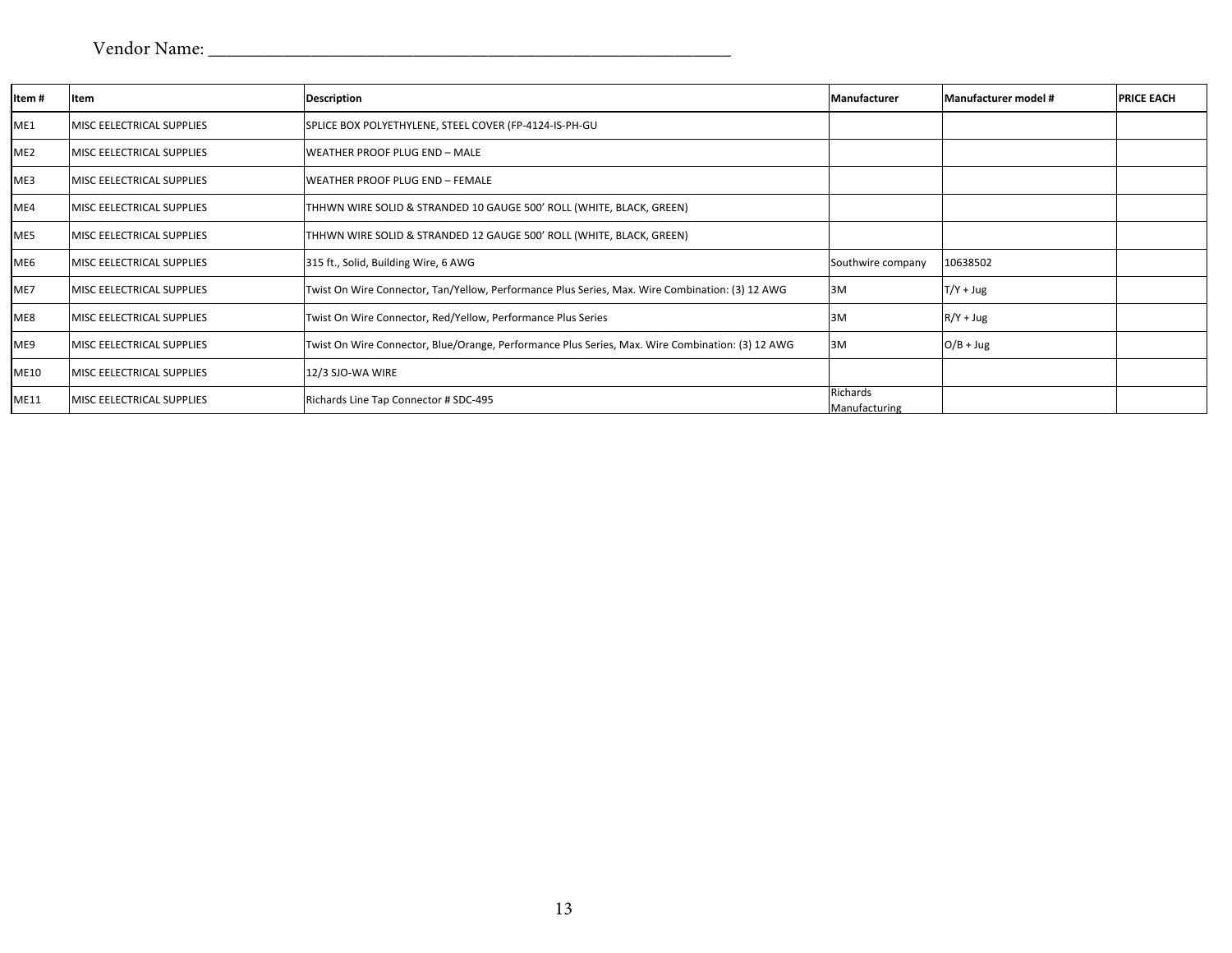### **BID AWARD ACKNOWLEDGEMENT**

on behalf of

(Print Name) (Identify Contractor/Vendor, i.e.: Self, Business or Corporate Entity)

acknowledge that I have read the bid specifications and all such terms and conditions, including the Town reservation of right to make purchases of materials, equipment, or supplies, or to contract for services, when available, through the county in which the political subdivision or district is located or through any county with-in the state as set forth in General Municipal Law 103(3) and the Town reserves the right to make purchases of materials, equipment, or supplies, or to contract for services available pursuant to sections one hundred sixty-one and one hundred sixty-seven of the state finance law through the office of general services as set forth in General Municipal Law 104 provided such purchase or service may be made upon the same terms, conditions and specifications at a lower price and fully understand and agree to all such terms and conditions set forth in the bid specifications.

**\****Please make certain that you complete all information requested in the Bid Proposal, Bid Form and Acknowledgement of Bid, including, name & contact information, complete bid sheet, and sign all forms.* 

*\*In addition to the above, please make certain that you complete all information requested in the Non-Collusive Certificate and Iran Divestment Act Certification.*

Signature:

Print Name:

Title:

Dated: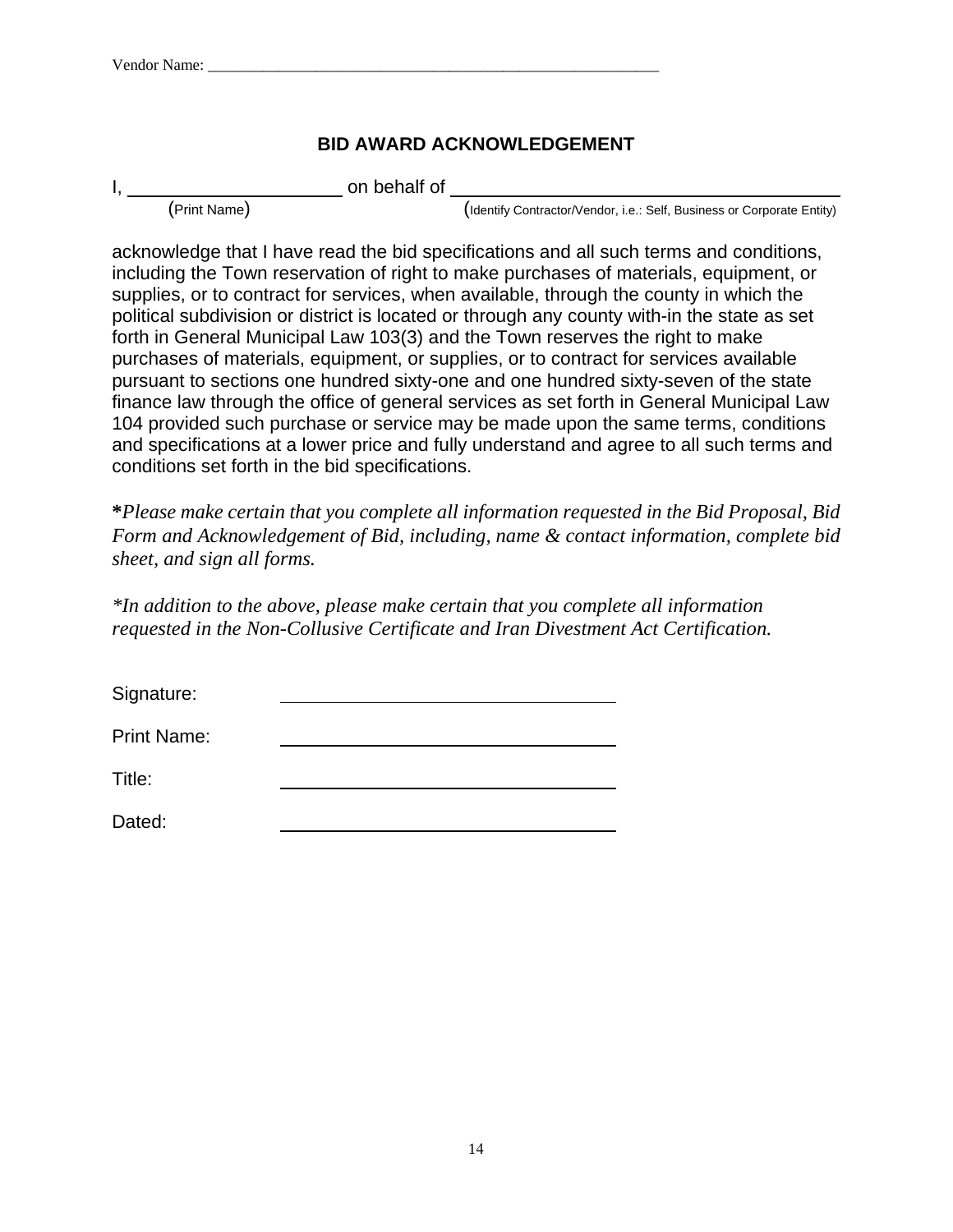### **ACCEPTANCE SHEET**

MUST BE COMPLETED, SIGNED, NOTARIZED AND RETURNED WITH BID

THIS BID AWARD SHALL STAY IN EFFECT UNTIL ONE YEAR FROM DATE OF AWARD.

I/WE FULLY UNDERSTAND THAT THE ACCEPTANCE OF THIS BID IS SUBJECT TO

THE PROVISIONS OF SECTION 103A AND 103B OF THE GENERAL MUNICIPAL

LAW.

NAME OF AGENT/DEALER

\_\_\_\_\_\_\_\_\_\_\_\_\_\_\_\_\_\_\_\_\_\_\_\_\_\_\_\_\_

\_\_\_\_\_\_\_\_\_\_\_\_\_\_\_\_\_\_\_\_\_\_\_\_\_\_\_\_\_

\_\_\_\_\_\_\_\_\_\_\_\_\_\_\_\_\_\_\_\_\_\_\_\_\_\_\_\_\_

\_\_\_\_\_\_\_\_\_\_\_\_\_\_\_\_\_\_\_\_\_\_\_\_\_\_\_\_\_

ADDRESS

CITY, STATE, ZIP CODE

CONTACT PERSON

DATE DATE SIGNATURE OF DEALER/AGENT

Sworn to before me this

\_\_\_\_\_\_\_\_\_day of\_\_\_\_\_\_\_\_\_\_\_\_\_\_\_\_, 20\_\_\_\_\_

\_\_\_\_\_\_\_\_\_\_\_\_\_\_\_\_\_\_\_\_\_\_\_\_\_\_\_\_\_\_\_\_\_\_

NOTARY PUBLIC

\_\_\_\_\_\_\_\_\_\_\_\_\_\_\_\_ \_\_\_\_\_\_\_\_\_\_\_\_\_\_\_\_\_\_\_\_\_\_\_\_\_\_\_\_\_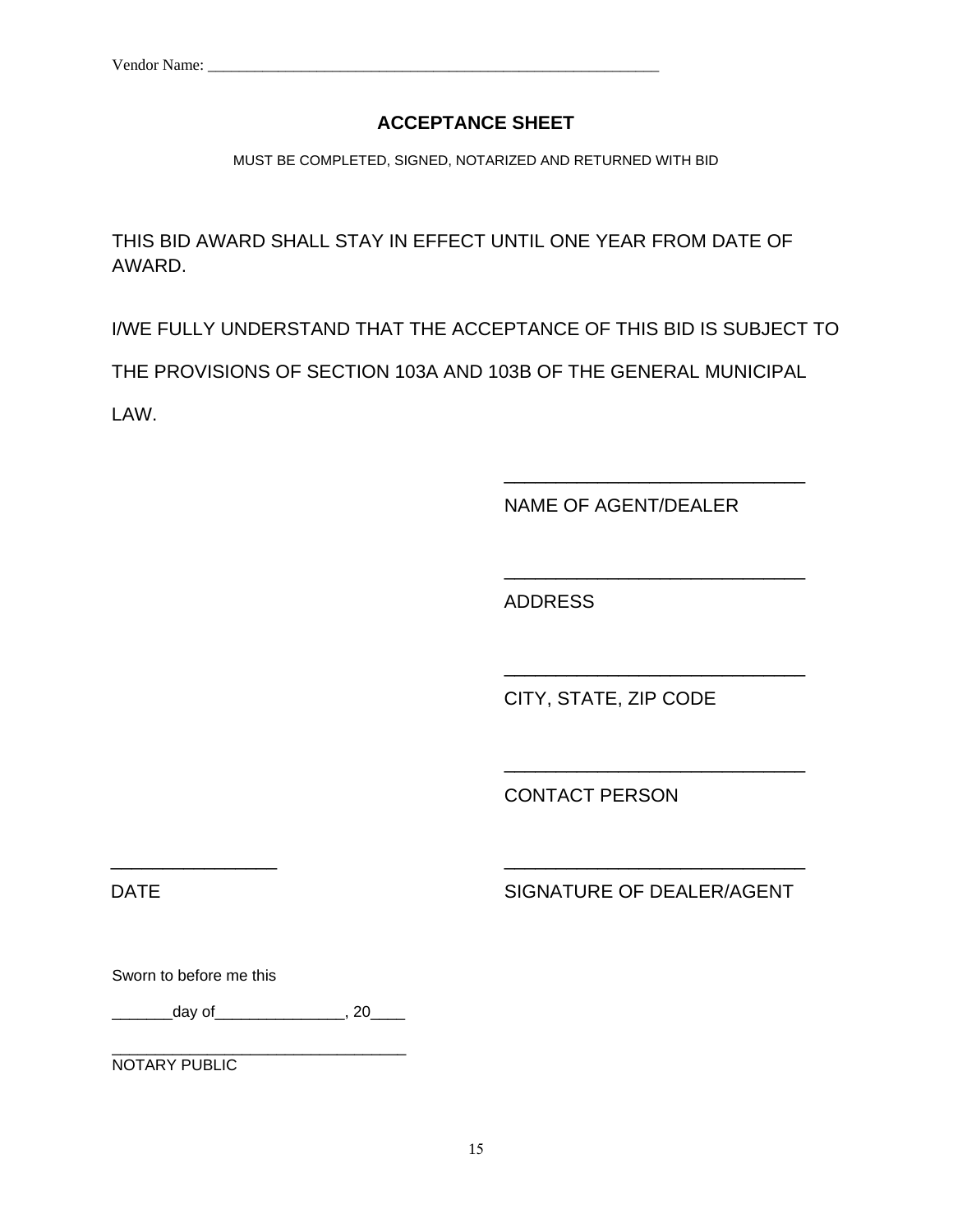### **NON-COLLUSIVE CERTIFICATE**

MUST BE COMPLETED, SIGNED, NOTARIZED AND RETURNED WITH BID

#### UNDER PENALTIES OF PERJURY:

\_\_\_\_\_\_\_\_\_\_\_\_\_\_\_\_\_\_\_\_\_\_\_\_\_\_\_\_\_\_\_\_\_\_\_\_\_\_ (BIDDER), BEING DULY SWORN, DEPOSES

(Print)

AND SAYS:

- A) This bid or proposal has been independently arrived at without collusion with any other bidder or with any competitor or potential competitor;
- B) This bid or proposal has not knowingly been disclosed, prior to the opening of bids or proposals for this project, to any other bidder, competitor, or potential competitor;
- C) No attempt has been made or will be made to induce any other person, partnership, or corporation to submit or not to submit a bid or proposal;
- D) The person signing this bid or proposal certifies that he has been fully informed regarding the accuracy of the statements contained in this certification, and under penalties of perjury, affirms the truth thereof, such penalties being applicable to the bidder as the person signing on its behalf; and
- E) That the attached hereto (if a corporate bidder) is a certified copy of a resolution authorizing the execution of this certificate by the signatory of this bid or proposal on behalf of the corporate bidder.

| Corporation:            | (PRINT CORPORATION NAME) |
|-------------------------|--------------------------|
| By:                     |                          |
|                         | (SIGNATURE)              |
|                         | (TITLE)                  |
| Address:                |                          |
|                         |                          |
| Sworn to before me this |                          |
|                         |                          |
|                         |                          |

NOTARY PUBLIC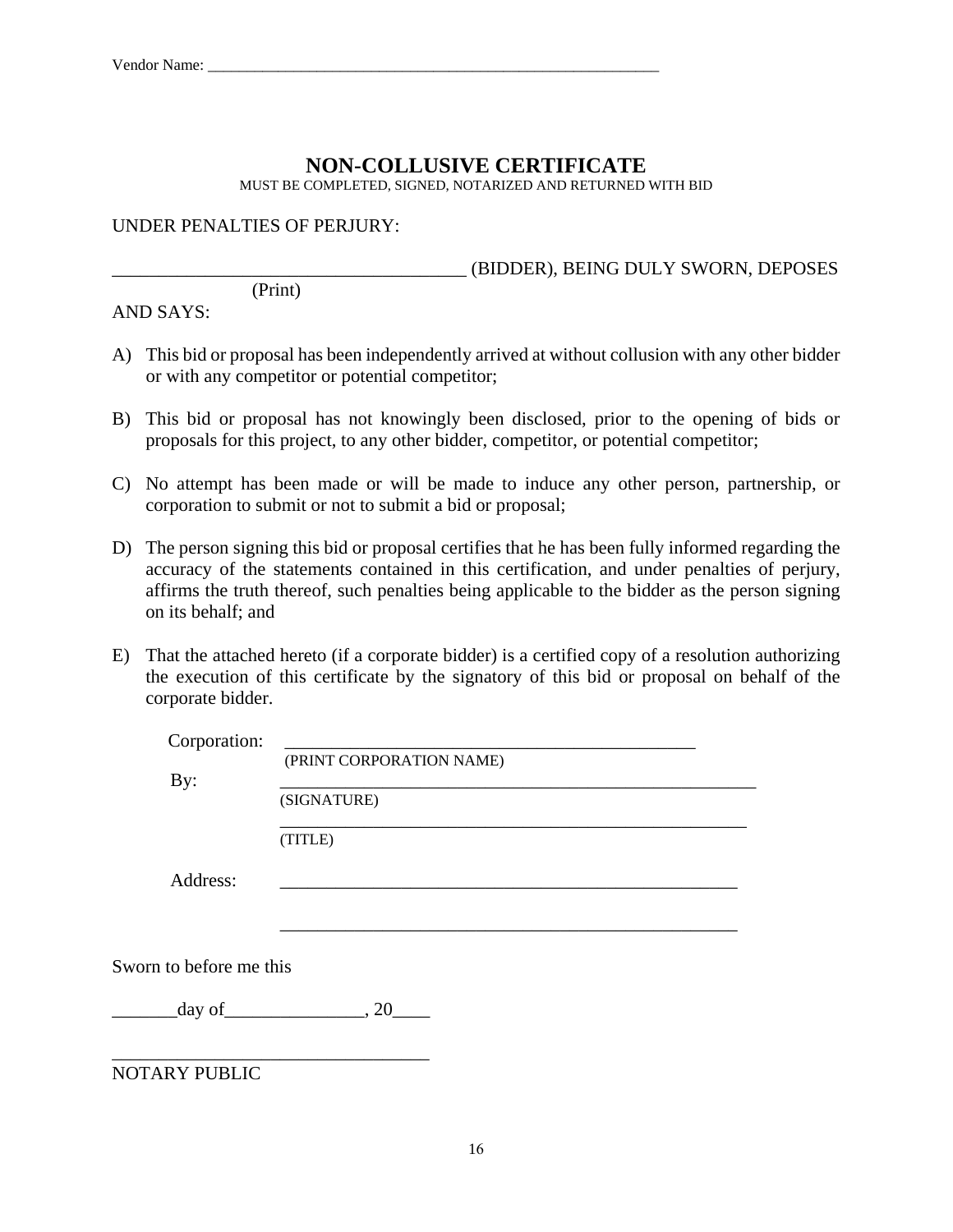#### **IRAN DIVESTMENT ACT CERTIFICATION**

As a result of the Iran Divestment Act of 2012 (Act), Chapter 1 of the 2012 Laws of New York, a new provision has been added to the State Finance Law (SFL), § 165-a, effective April 12, 2012. Under the Act, the Commissioner of the Office of General Services (OGS) will be developing a list (prohibited entities list) of "persons" who are engaged in "investment activities in Iran" (both are defined terms in the law). Pursuant to SFL § 165-a(3)(b), the initial list is expected to be issued no later than 120 days after the Act's effective date, at which time it will be posted on the OGS website.

By submitting a bid in response to this solicitation or by assuming the responsibility of a Contract awarded hereunder, Bidder/Contractor (or any assignee) certifies that once the prohibited entities list is posted on the OGS website, it will not utilize on such Contract any subcontractor that is identified on the prohibited entities list.

Additionally, Bidder/Contractor is advised that once the list is posted on the OGS website, any Contractor seeking to renew or extend a Contract or assume the responsibility of a Contract awarded in response to the solicitation, must certify at the time the Contract is renewed, extended or assigned that it is not included on the prohibited entities list.

During the term of the Contract, should the TOWN OF RIVERHEAD receive information that a person is in violation of the above-referenced certification, the TOWN OF RIVERHEAD will offer the person an opportunity to respond. If the person fails to demonstrate that it has ceased its engagement in the investment which is in violation of the Act within 90 days after the determination of such violation, then the TOWN OF RIVERHEAD shall take such action as may be appropriate including, but not limited to, imposing sanctions, seeking compliance, recovering damages, or declaring the Contractor in default.

The TOWN OF RIVERHEAD reserves the right to reject any bid or request for assignment for an entity that appears on the prohibited entities list prior to the award of a contract, and to pursue a responsibility review with respect to any entity that is awarded a contract and appears on the prohibited entities list after contract award.

| Signature: <u>contract and the set of the set of the set of the set of the set of the set of the set of the set of the set of the set of the set of the set of the set of the set of the set of the set of the set of the set of</u> |
|--------------------------------------------------------------------------------------------------------------------------------------------------------------------------------------------------------------------------------------|
|                                                                                                                                                                                                                                      |
|                                                                                                                                                                                                                                      |
|                                                                                                                                                                                                                                      |
|                                                                                                                                                                                                                                      |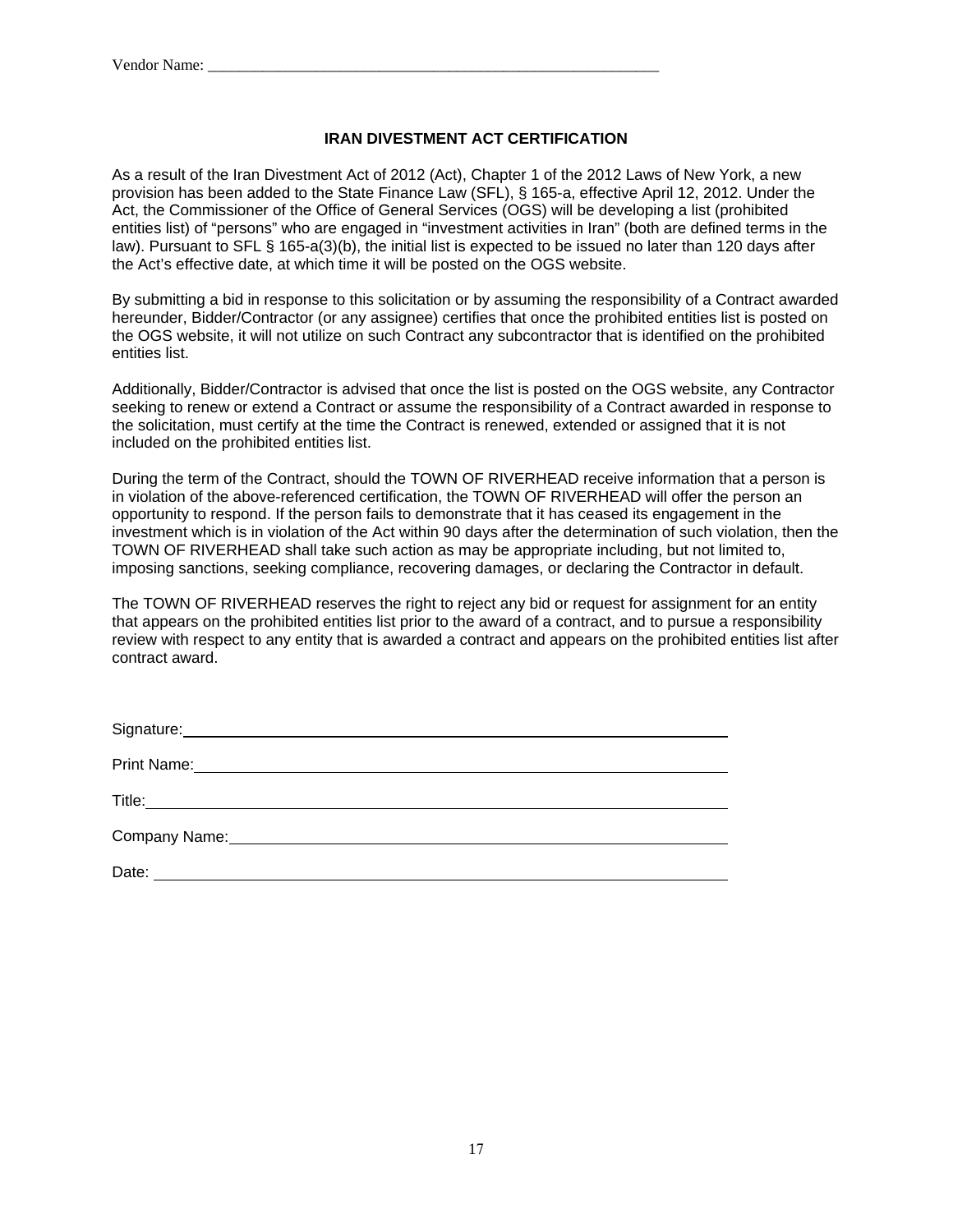### **Piggyback Clause & Reservation of Rights to Purchase Under Legally Available Alternate Procurement Sources**

The contract, if awarded, will be to the lowest responsive/responsible bidder(s) or bidder offering best value in part of in whole who meet(s) all the terms of the specifications. The Town guarantees no minimum or maximum purchases or contracts as a result of award of this bid. The Town of Riverhead reserves the right to allow all municipal and not for profit organizations authorized under the General Municipal Laws of the State of New York, to purchase any goods and/or services awarded as a result of this bid in accordance with the latest amendments to NYS GML 100 through 104. However, it is understood that the extension of such contracts are at the discretion of the vendor and the vendor is only bound to any contract between the Town of Riverhead and the vendor. Additionally, notwithstanding an award pursuant to these specifications, the Town reserves the right to purchase any goods or services included as a part of this bid from any means legally available to it, including but not limited to New York State Office of General Services or County of Suffolk Shared Services Initiative/Purchasing Cooperative, at the current bid price provided under such bid/contract, without notice to the vendor if it is deemed appropriate and in the best interests of the Town of Riverhead and the vendor shall have no recourse to the Town for any lost profit resulting from this action.

**Sexual Harassment:** By submission of this bid, each bidder and each person signing on behalf of any bidder certifies, and in the case of a joint bid each party thereto certifies as to its own organization, under penalty of perjury, that the bidder has and has implemented a written policy addressing sexual harassment prevention in the workplace and provides annual sexual harassment prevention training to all of its employees. Such policy shall, at a minimum, meet the requirements of §201-G of the Labor Law.

| Date: |  |
|-------|--|